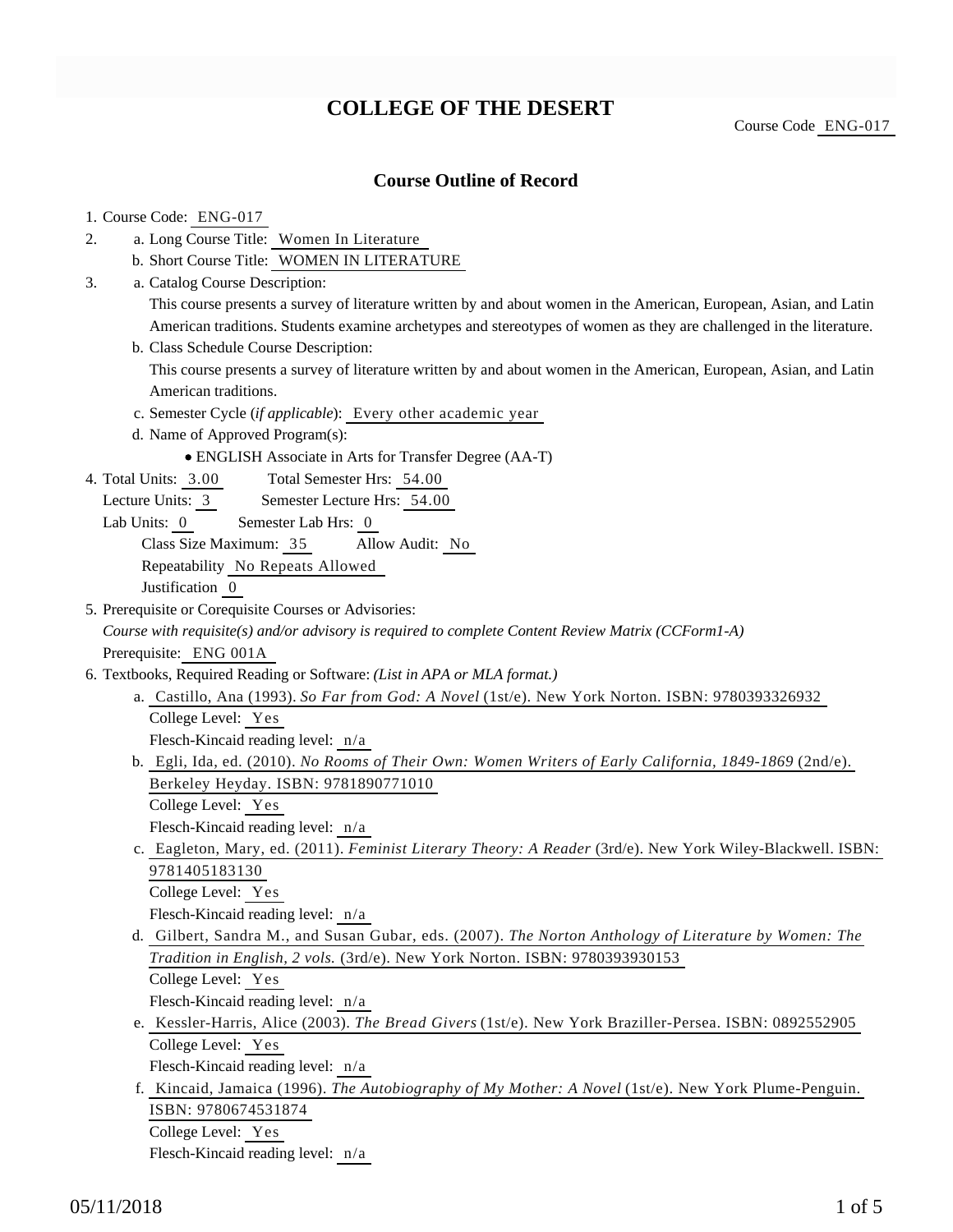- Tan, Amy (2001). *The Bonesetter's Daughter: A Novel* (1st/e). New York Ballantine. ISBN: g. 9780345457370 College Level: Yes Flesch-Kincaid reading level: n/a
- Wagner-Martin, Linda, and Cathy N. Davidson, eds. (1999). *The Oxford Book of Women's Writing in the* h. *United States* (1st/e). Oxford Oxford UP. ISBN: 9780195132458 College Level: Yes

Flesch-Kincaid reading level: n/a

i. Woolf, Virginia (2006). *Orlando* (1st/e). Orlando, FL Harvest-Harcourt. ISBN: 9780156031516 College Level: Yes

Flesch-Kincaid reading level: n/a

Entrance Skills: *Before entering the course students must be able:* 7.

a. Employ writing as a process to generate and develop ideas, and to clarify and organize thoughts.

- ENG 001A Develop ideas for topics in appropriate to academic writing and professional presentations, while recognizing the impact audience has on textual choices.
- ENG 001A Demonstrate the ability to synthesize multiple sources from varied written and visual texts into coherent, original arguments.
- ENG 001A Use multiple resources—internet, library, blogs/e-mail, interviews—to conduct appropriate research as support for of original arguments.
- ENG 001A Understand how readers' experiences influence reading of texts.
- ENG 001A Use writing to learn and explore new ideas and information.
- ENG 001A Engage in process of developing texts in collaborative settings.
- ENG 001A Incorporate complex sentence-structure and variety of word choice in production of texts as appropriate for appropriate audiences.
- ENG 001A Identify and use appropriate technology to compose texts and communicate for varied purposes and audiences.
- 8. Course Content and Scope:

#### Lecture:

- 1. Selected literary works of female writers from world literature
- 2. Historical, social, scientific, political, and aesthetic forces shaping the literature and thought of these women writers
- 3. Analyze the from, structure, and style of their literary works
- 4. Evaluate literary criticism about various selections
- 5. Read a minimum of one full length novel

Lab: *(if the "Lab Hours" is greater than zero this is required)*

#### 9. Course Student Learning Outcomes:

1.

Analyze and evaluate women's literature for structure, plot, characterization, theme, and diction.

#### 2.

Identify and discuss relevant features of historical ideas of different time periods that influenced women's literature.

3.

Identify and discuss relevant features and historical ideas of different time periods that were influenced by women's literature.

10. Course Objectives: Upon completion of this course, students will be able to:

a. Demonstrate an awareness and appreciation of the diversity of early female writers and thinkers in both their historical contexts and literary genres.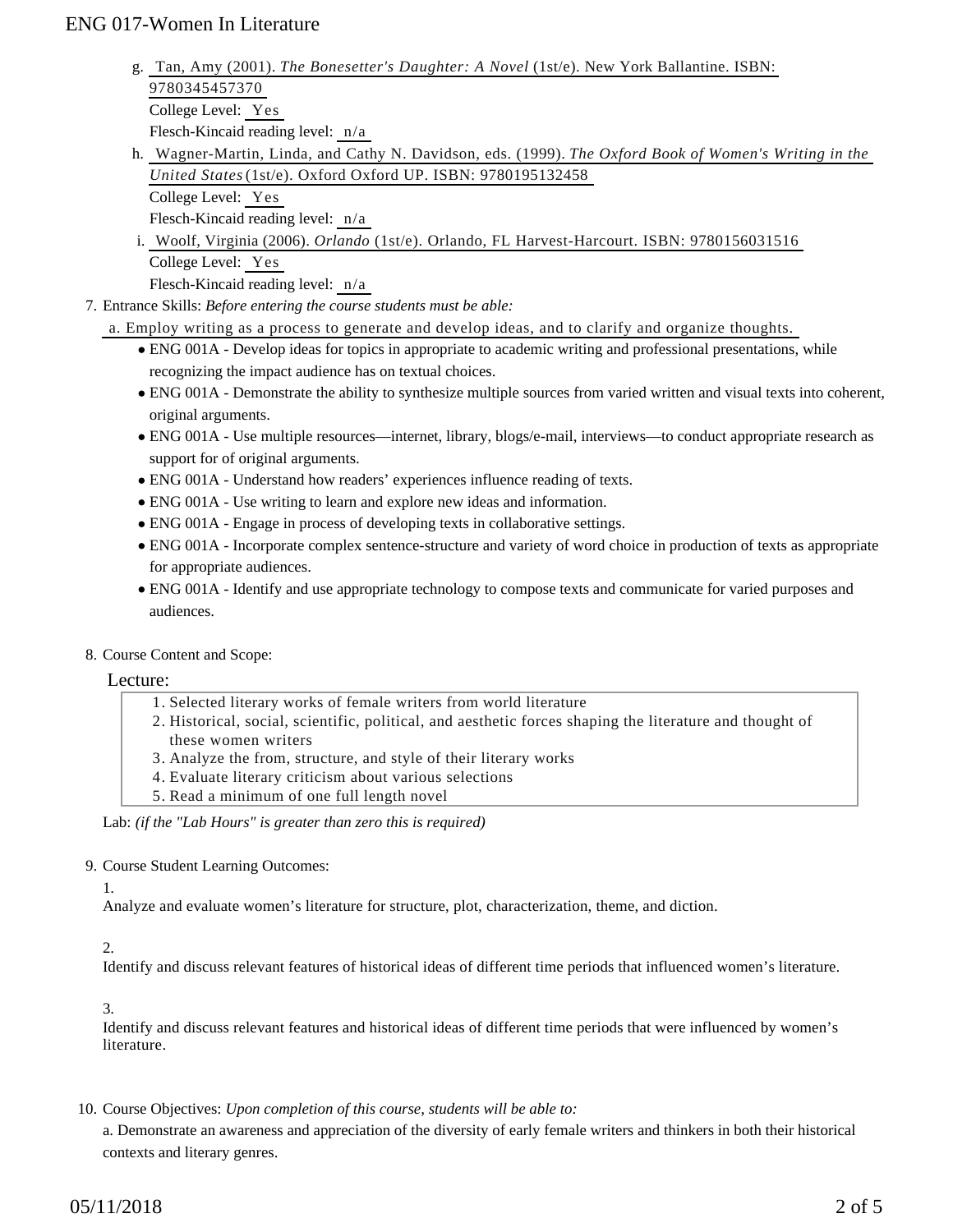- b. Recognize and interpret the archetypal roles of women in literature: wife, mother, sex object, woman alone.
- c. Analyze the stereotypes of women and how they are challenged in the literature.
- d. Read and respond to relevant critical opinions
- e. Compose critical essays on literary elements using accepted critical practices.

11. Methods of Instruction: *(Integration: Elements should validate parallel course outline elements)* 

- a. Discussion
- b. Distance Education
- c. Lecture
- d. Participation
- 12. Assignments: (List samples of specific activities/assignments students are expected to complete both in and outside of class.) In Class Hours: 54.00

Outside Class Hours: 108.00

a. In-class Assignments

- 1. Participate in class discussions on the readings
- 2. Oral presentations as assigned
- 3. Reading aloud
- 4. Small group work

b. Out-of-class Assignments

- 1. Read assigned selections in the anthology.
- 2. Prepare mini-lectures on one selection and/or author for the class
- 3. Write journal responses to the readings as assigned.
- 4. Write essays and research assignments as assigned.
- 5. Read a minimum of one full length novel

13. Methods of Evaluating Student Progress: The student will demonstrate proficiency by:

- College level or pre-collegiate essays
	- Write journals and researched essays
- Written homework
- Critiques
- Guided/unguided journals
- Portfolios
- Term or research papers
- Reading reports
- Presentations/student demonstration observations
- Group activity participation/observation
- True/false/multiple choice examinations
- Mid-term and final evaluations
- Student participation/contribution
- Student preparation
- Oral and practical examination
- Other

a. Prepare for oral readings and class discussions b. Evaluate the artistic achievements of the writers c. Compare and contrast various critical opinions d. Interpret the significance of orks of literature in student's own critical essays

14. Methods of Evaluating: Additional Assessment Information:

15. Need/Purpose/Rationale -- All courses must meet one or more CCC missions. IGETC Area 3: Arts and Humanities B: Humanities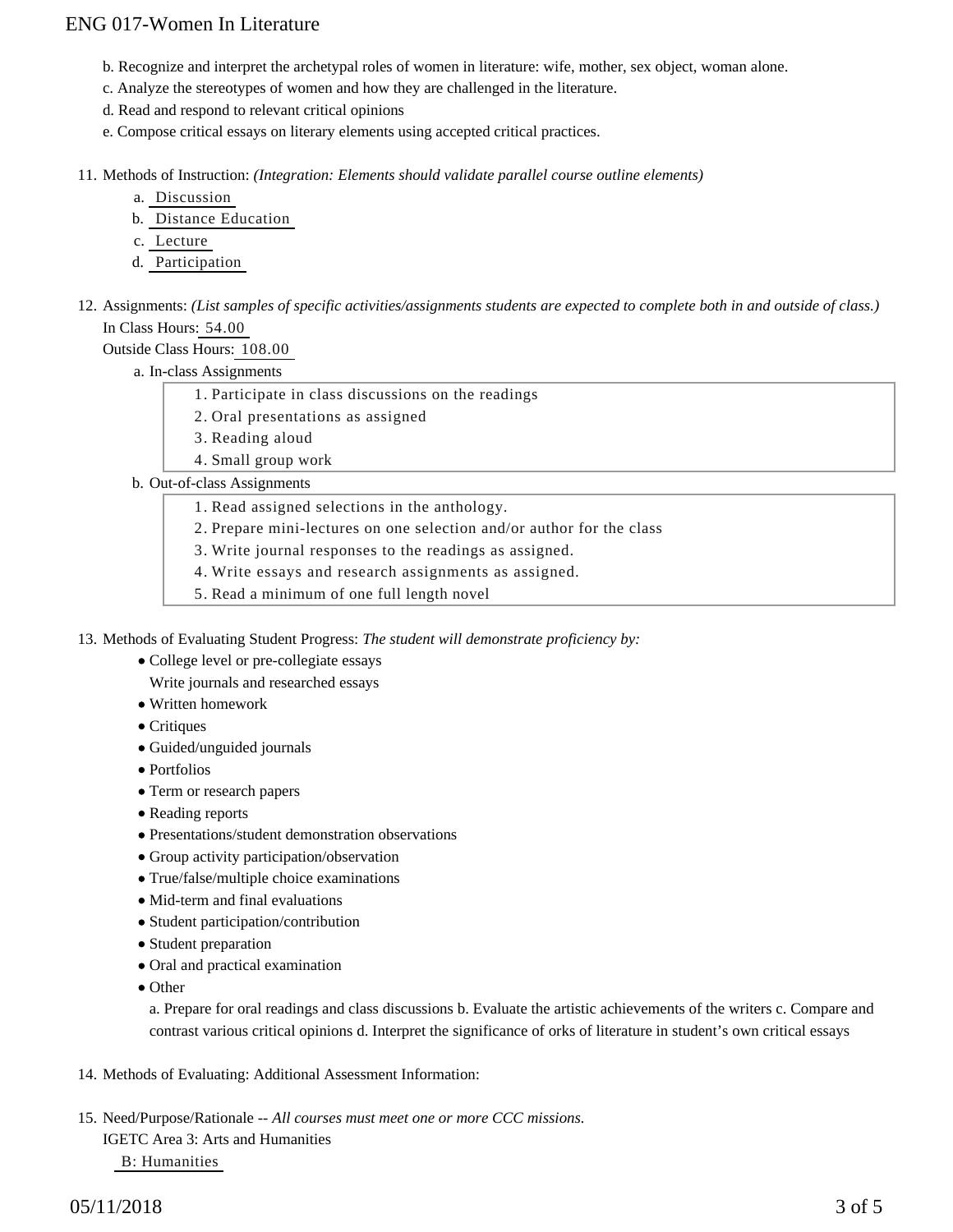| CSU GE Area C: Arts, Literature, Philosophy and Foreign Languages<br>C <sub>2</sub> - Humanities<br>PO-GE C4.b - Language & Rationality (Communication & Analytical Thinking)<br>Compare and contrast ideas from conclusions and solutions based on relevant criteria and standards<br>IO - Critical Thinking and Communication<br>Summarize, analyze, and interpret oral and written texts, with the ability to identify assumptions and differentiate<br>fact from opinion.<br>16. Comparable Transfer Course                                                                                                                                                                                                                                                                                                                                                                                                                                    |               |                      |                      |                     |
|----------------------------------------------------------------------------------------------------------------------------------------------------------------------------------------------------------------------------------------------------------------------------------------------------------------------------------------------------------------------------------------------------------------------------------------------------------------------------------------------------------------------------------------------------------------------------------------------------------------------------------------------------------------------------------------------------------------------------------------------------------------------------------------------------------------------------------------------------------------------------------------------------------------------------------------------------|---------------|----------------------|----------------------|---------------------|
| <b>University System</b>                                                                                                                                                                                                                                                                                                                                                                                                                                                                                                                                                                                                                                                                                                                                                                                                                                                                                                                           | <b>Campus</b> | <b>Course Number</b> | <b>Course Title</b>  | <b>Catalog Year</b> |
| 17. Special Materials and/or Equipment Required of Students:                                                                                                                                                                                                                                                                                                                                                                                                                                                                                                                                                                                                                                                                                                                                                                                                                                                                                       |               |                      |                      |                     |
| 18. Materials Fees:<br><b>Required Material?</b>                                                                                                                                                                                                                                                                                                                                                                                                                                                                                                                                                                                                                                                                                                                                                                                                                                                                                                   |               |                      |                      |                     |
| <b>Material or Item</b>                                                                                                                                                                                                                                                                                                                                                                                                                                                                                                                                                                                                                                                                                                                                                                                                                                                                                                                            |               |                      | <b>Cost Per Unit</b> | <b>Total Cost</b>   |
| 19. Provide Reasons for the Substantial Modifications or New Course:                                                                                                                                                                                                                                                                                                                                                                                                                                                                                                                                                                                                                                                                                                                                                                                                                                                                               |               |                      |                      |                     |
| For periodic review.<br>a. Cross-Listed Course (Enter Course Code): N/A<br>20.<br>b. Replacement Course (Enter original Course Code): N/A                                                                                                                                                                                                                                                                                                                                                                                                                                                                                                                                                                                                                                                                                                                                                                                                          |               |                      |                      |                     |
| 21. Grading Method (choose one): Letter Grade Only                                                                                                                                                                                                                                                                                                                                                                                                                                                                                                                                                                                                                                                                                                                                                                                                                                                                                                 |               |                      |                      |                     |
| 22. MIS Course Data Elements<br>a. Course Control Number [CB00]: CCC000300692<br>b. T.O.P. Code [CB03]: 150100.00 - English<br>c. Credit Status [CB04]: D - Credit - Degree Applicable<br>d. Course Transfer Status [CB05]: $A = Transfer to UC, CSU$<br>e. Basic Skills Status [CB08]: $2N = Not basic skills course$<br>f. Vocational Status [CB09]: Not Occupational<br>g. Course Classification [CB11]: Y - Credit Course<br>h. Special Class Status [CB13]: N - Not Special<br>i. Course CAN Code [CB14]: N/A<br>j. Course Prior to College Level [CB21]: $Y = Not$ Applicable<br>k. Course Noncredit Category [CB22]: Y - Not Applicable<br>1. Funding Agency Category [CB23]: $Y = Not$ Applicable<br>m. Program Status [CB24]: $1 =$ Program Applicable<br>Name of Approved Program (if program-applicable): ENGLISH<br>Attach listings of Degree and/or Certificate Programs showing this course as a required or a restricted elective.) |               |                      |                      |                     |
| 23. Enrollment - Estimate Enrollment<br>First Year: 0<br>Third Year: 0                                                                                                                                                                                                                                                                                                                                                                                                                                                                                                                                                                                                                                                                                                                                                                                                                                                                             |               |                      |                      |                     |
| 24. Resources - Faculty - Discipline and Other Qualifications:<br>a. Sufficient Faculty Resources: Yes<br>b. If No, list number of FTE needed to offer this course: N/A<br>25. Additional Equipment and/or Supplies Needed and Source of Funding.<br>N/A                                                                                                                                                                                                                                                                                                                                                                                                                                                                                                                                                                                                                                                                                           |               |                      |                      |                     |